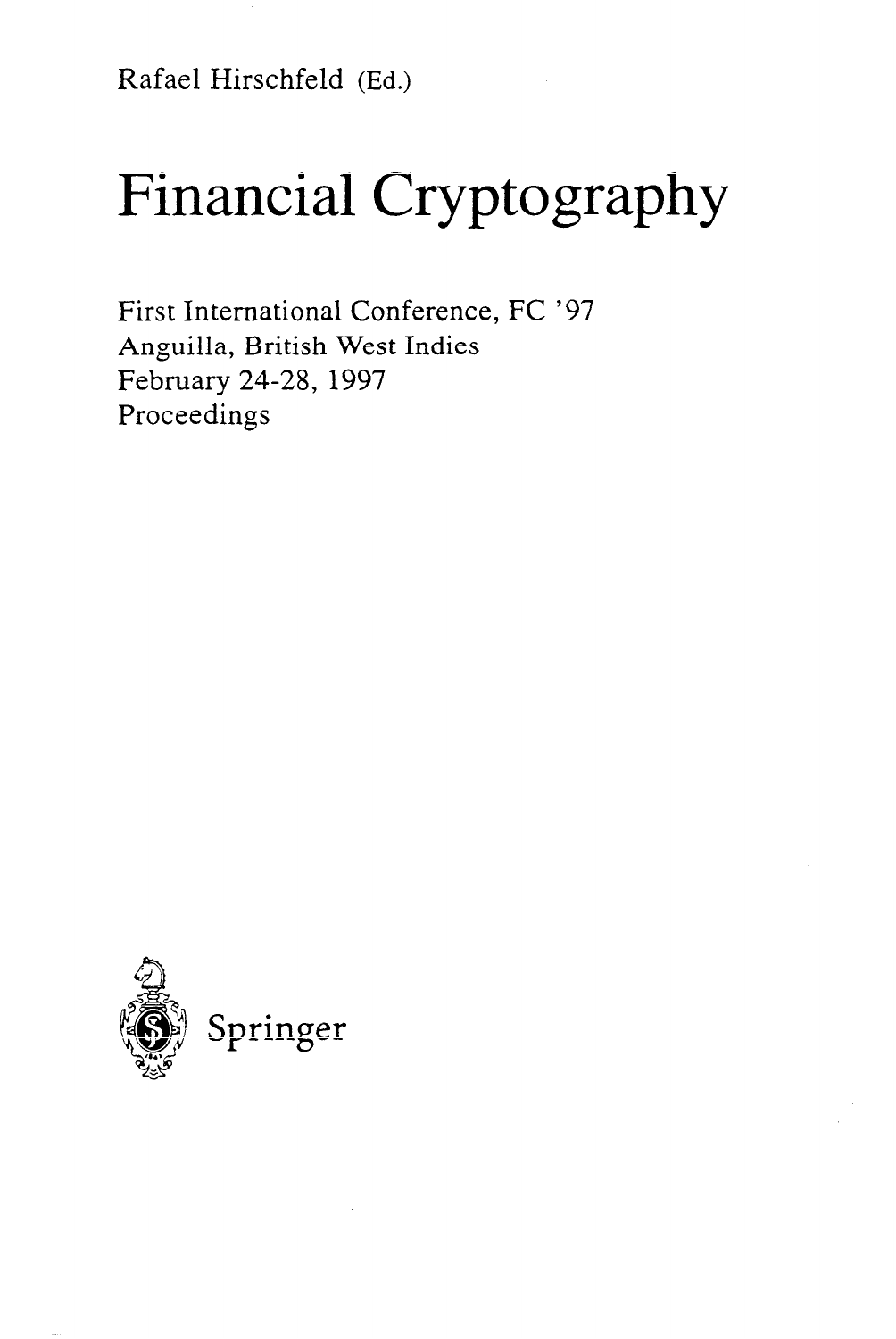# **Digital Signatures Today**

A. Michael Froomkin

**University of Miami School of Law froomkin0lav.miami.edu** 

**Abstract. To a lawyer, two issues stand out as critical impediments to the widespread acceptance of digital signatures in electronic commerce: the unresolved nature of liability issues and the looming uncertainty about the nature of the public key infrastructure. These issues are so closely related as to be almost intertwined.** 

#### **1 Liability**

.Although a few U.S. states have passed statutes addressing some liability issues relating to digital signatures, it remains safe to say that in most jurisdictions all or almost all liability issues remain murky. Certainly, in any U.S. state that lacks a digital signature law, it is highly uncertain who is responsible if a transaction backed by digital signatures goes wrong, especially if the authenticity of the signature, or the accuracy of a certificate, are called into doubt [2].

Suppose, for example, that Alice convinces a Certificate Authority (CA) to issue her a certificate falsely identifying her as Bob. Bob uses the certificate to defraud David. What happens? The short, depressing and-when it comes to transactions-inhibiting, answer is that we do not know with sufficient certainty to make a decent business plan, much less buy the right insurance.

First, if all participants live in different jurisdictions, it will often be unclear which jurisdiction's laws apply. In part this difficulty arises because we have no precedents as to which of the jurisdictions are most closely related to the transaction. In part, also, we have no certainty as to the ability of the CA to impose the choice-of-forum (if any) in its terms of service onto third parties.

Second, if the forum is a common law jurisdiction, we face the problem that there is likely to be no consensus as to the proper rule to apply. Suppose the CA was merely negligent rather than having colluded with Alice. Different states fall into three camps, each with a different rule concerning the liability to third parties such as David for the negligent misstatement concerning Alice's identity: one rule says he can collect, another says he ordinarily cannot, and reasonable people can disagree as to how the third rule could be applied to a CA-and that is the one which predominates.

Worse, it is unclear whether it is even possible at this early date to speak coherently of a CA's "negligence" (as opposed, say, to "gross negligence"—lawyers

<sup>0.4.</sup> **!vlichael Froomkin, 1997. 411 rights reserved. This essay is a slightly expanded version of remarks delivered at Financial Cryptograpy 1997.**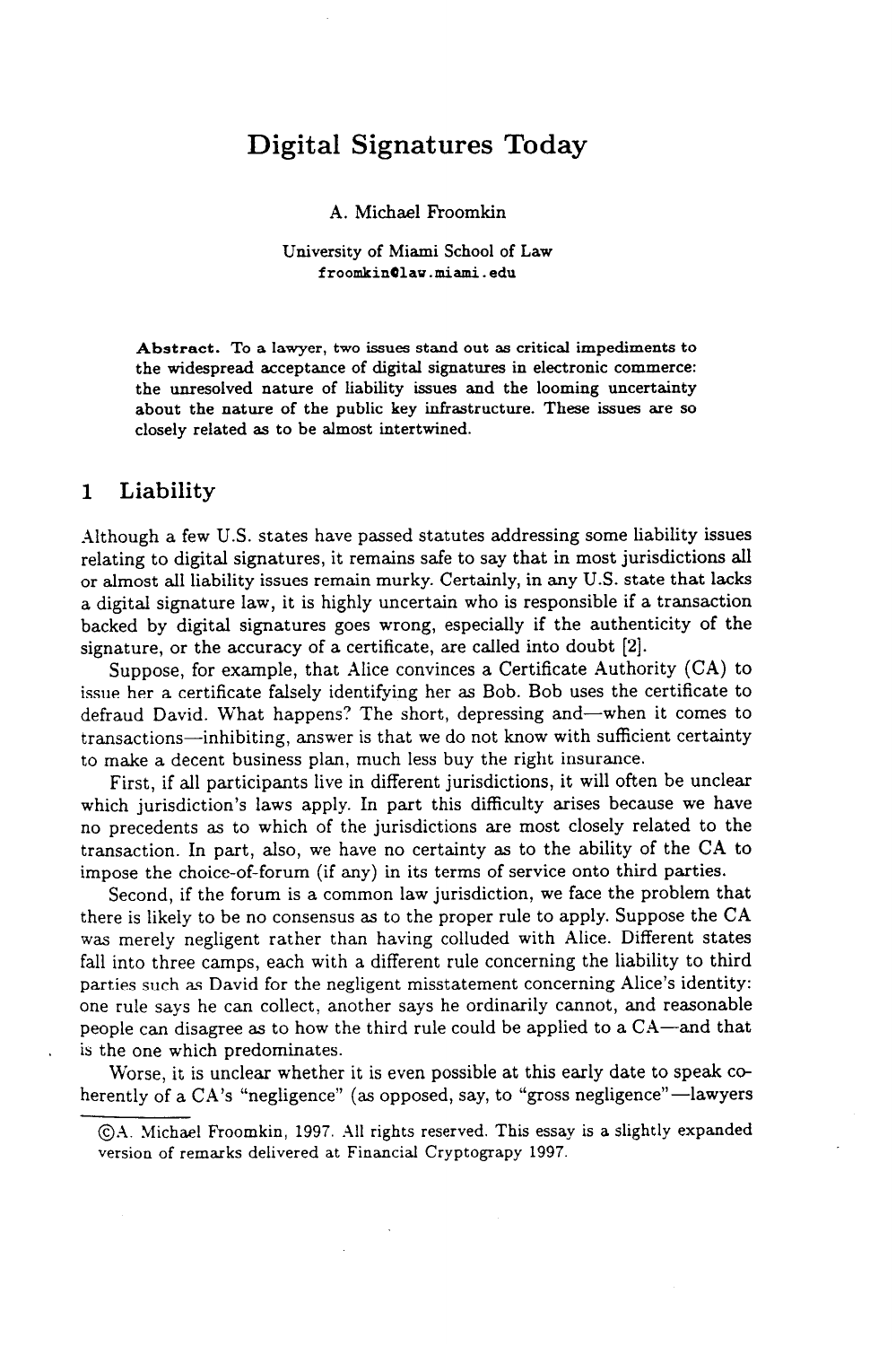can usually identify that and make you pay for it). In law, negligence is the failure to exercise "due care". In the absence of standards and practices for CA's, at this early and frankly experimental stage in the evolution of digital commerce and its certificate infrastructure, it is difficult to identify what constitutes reasonable care, and which violations of ideal procedures would amount to a violation of it. Exactly how closely should that CA's clerk have scrutinized the passport in the name of "Bob" tendered by Alice?

Worse still, it is not absolutely certain that the negligence paradigm is the appropriate one to apply to the issuers of certificates; whether appropriate or not, it may not be the one that the legislatures choose. Some law and economic based theories of tort suggest that costs of loss should be placed on the "least cost avoider"-the party who was best placed, ex ante, to prevent the loss. For an erroneous certificate, this will almost certainly be the CA in every case. Understandably, CAs may fear the consequence of strict liability for an erroneous certificate as it makes them virtual insurers of digital identity.

Similarly, the least cost avoider for the loss of control of a digital signature (or a private key) is the "subscriber," the owner of that data. All the other participants in a world of electronic commerce are likely to take comfort from a rule that allows them to rely on a digital signature supported by a valid, and verifiable, certificate [l]. Here, however, the subscriber will in many cases be a consumer, and the thrust of consumer law in many countries is to protect consumers from the natural consequences of their folly. If nothing else, this introduces another level of uncertainty.

The plethora of jurisdictions, with a plethora of different rules, each bearing different content and different quanta of uncertainty, is itself a major impediment to the widespread adoption of digital signatures in electronic commerce. Matters are not helped by the lack of standards among the issuers of certificates; having navigated their way throught the legal tangle, both users and issuers of certificates must then confront the fact that anything more than a simple identity certificate comes with long, complex, non-standard policies attached.

It is heartening to hear that various international bodies such as UXCITRAL are seeking at least basic harmonization of national rules; it remains to be seen whether either the U.S. states can harmonize their rules through institutions such as the Commissioners on Uniform State Laws, or whether in the end the federal government will have to adopt a national set of rules. Even so, the standards issue remains.

### **2 PKI Issues**

Although not absolutely necessary for digital commerce to develop, a national or even international public key infrastructure (PKI) would obviously be a valuable tool for digital signature and certificate-based commerce. The development of **a**  useful PKI is, however, complicated by several factors, including disagreement about the optimal shape of the hierarchy, political issues traceable to national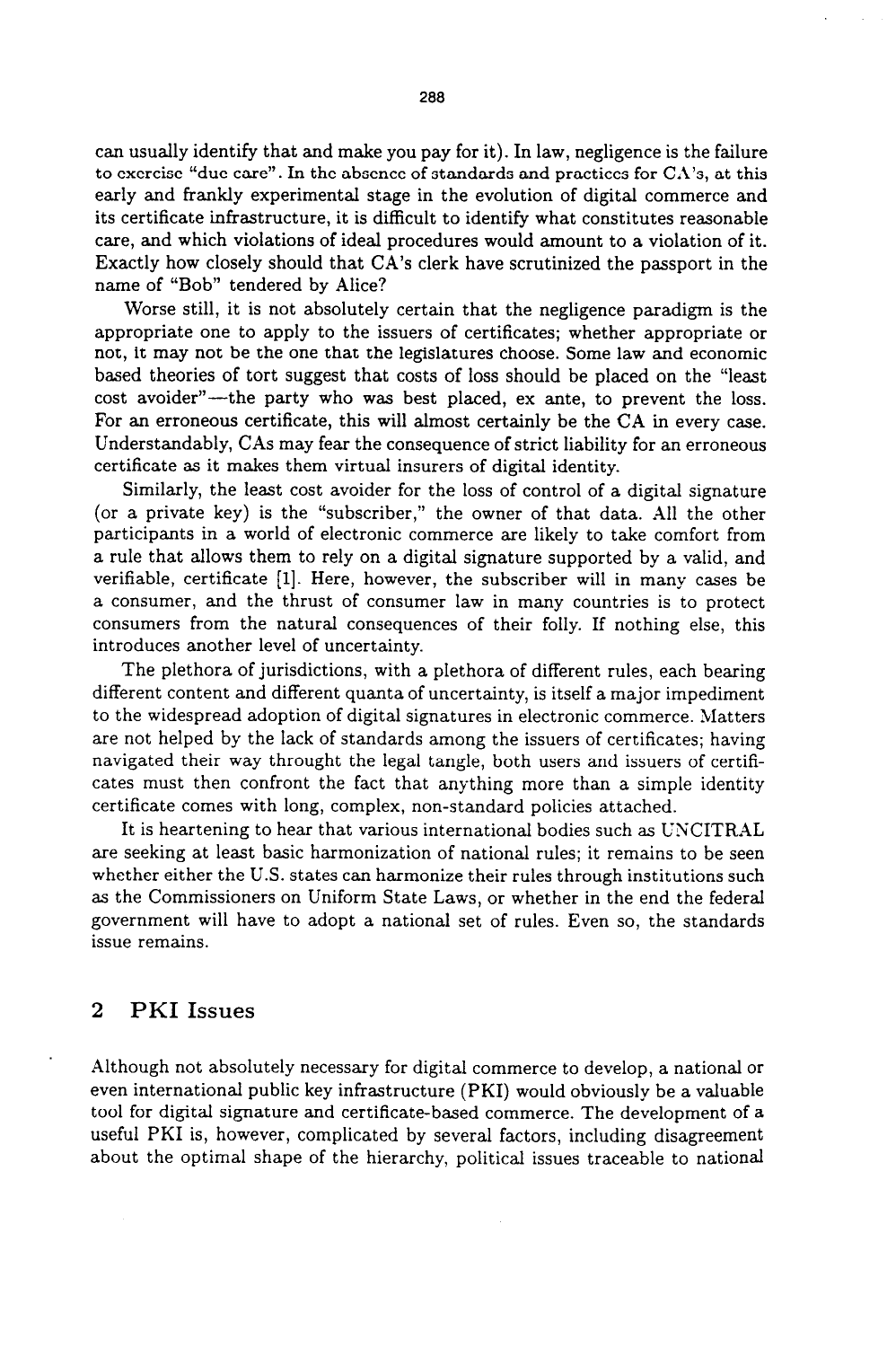governments' desires to maintain their surveillance and/or export control rules, and the general lack of standards for the form and content of certificates.

There appears to be disagreement as to what the ideal certificate infrastructure should look like. Some, coming from one well-known standards tradition, favor a single highly hierarchical system; others, perhaps thinking about deploying more quickly, advocate or predict a number of flat hierarchies. Although no expert myself, it seems likely to me that in the absence of government intervention at least in the short term the commercial pressure will be to flatter and complementary, albeit also sometimes competing, certificate hierarchies.

Government intervention, however, seems quite likely. Although it is early days, so far what we have seen of proposed national PKI policies, particularly the U.S. so-called Clipper 3.1 White Paper [4], seem driven more by law-enforcement concerns than by the needs of the digital marketplace. While a national system may resolve the easy issues of root certification, the harder issues of hosting a large and ever-changing database, or even the very difficult issues of participant liability, the proposals on the table appear likely to introduce new classes of problems. Since these issues are familiar to this audience, I will limit myself to brief mention of two: the issues of "key escrow" and anonymity.

Most governments that have spoken on the question, including the US government, have made it clear that they do not seek to "escrow" authentication (digital signature) keys, but only keys used for communication. The problem, of course, is that signature keys can be used for communication, either directly or to enable authenticated Diffie-Hellman key exchange. This risks creating pressure for the "escrow" of signature keys also. That, of course, would be unjustified and might well undermine confidence in the PKI. It would certainly make me more reluctant to use it, since anyone able to access the "escrowed" data on my signature key would have a way of signing my supposedly unforgeable signature to absolutely anything. Escrow also risks added expense and complexity that may make a PKI more difficult.

Anonymity presents an important but less publicized issue. I have argued that the growth of profiling technologies will make anonymous communication more and more important to the average consumer/citizen: anonymity may become the only practical means of preserving one's privacy against profilers [3]. It is not at all clear that government-backed proposals for a PKI will be friendly to anonymous identities, Indeed, if a design goal is to be make it possible for law enforcement to link identities to keys, there will be no space for anonymously or even pseudonymously held keys. If electronic commerce and web-based media should become the dominant means for the exchange of ideas, the issue of preserving a space for anonymous communications may take on great importance.

#### 3 **A Final Thought**

In conclusion, I would like to reiterate a point I made earlier: of all the impediments to the spread of electronic commerce based on digital signatures that I have discussed, one stands out as being solvable by the people here today, and